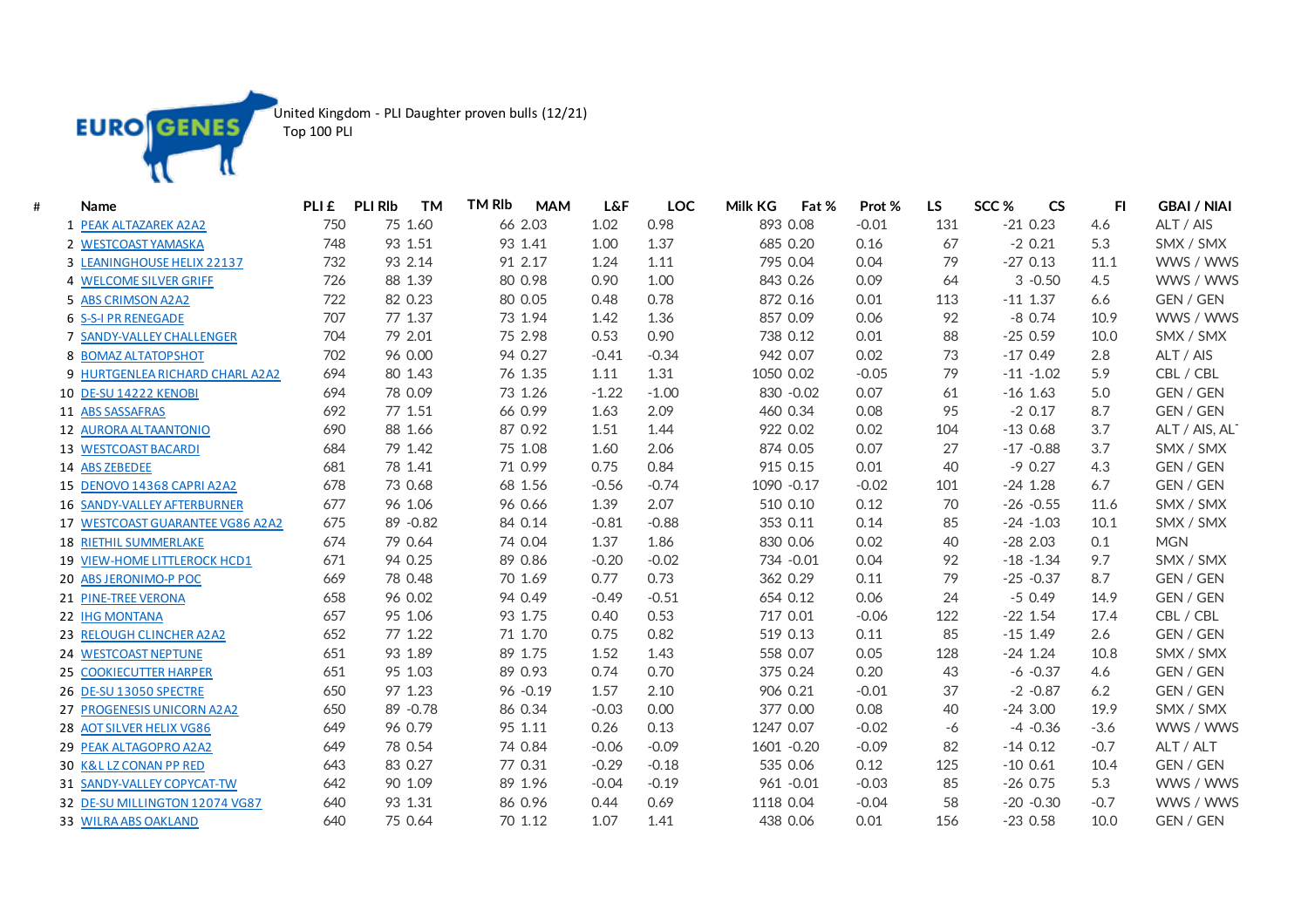| 34 VH BOSMAN BAHRAIN HH5C         | 640 | 80 - 0.37 | $71 - 1.31$ | 1.33    | 1.32    | 518 0.05     | 0.11    | 88  | $-14 - 0.28$ | 4.4    | VIK / VIK        |
|-----------------------------------|-----|-----------|-------------|---------|---------|--------------|---------|-----|--------------|--------|------------------|
| <b>35 SCHOENE ALTAROBERT</b>      | 639 | 73 1.24   | 65 1.25     | 1.63    | 1.38    | 101 0.26     | 0.14    | 137 | $-11$ 1.93   | 17.3   | <b>ALT</b>       |
| 36 PEAK ALTAGILMORE A2A2 HH6C     | 633 | 77 - 0.21 | 71 -0.67    | 0.31    | 0.61    | 859 0.09     | 0.02    | 37  | $-7 - 0.37$  | 1.9    | ALT / ALT        |
| 37 HOANSTER ZANZIBAR              | 630 | 96 - 0.93 | 93 - 0.53   | $-1.13$ | $-1.12$ | 513 0.04     | 0.07    | 131 | $-17$ 1.88   | 14.1   | SMX / SMX        |
| 38 PROGENESIS BEEGEES A2A2        | 629 | 83 1.16   | 78 1.40     | 0.73    | 0.85    | 790 - 0.14   | $-0.02$ | 186 | $-17$ 1.19   | 13.4   | SMX / SMX        |
| 39 VH BALISTO BRIXTON             | 629 | 82 0.82   | 70 1.82     | 0.93    | 0.04    | $-740.27$    | 0.21    | 107 | $-16 - 0.57$ | 7.4    | VIK / VIK        |
| <b>40 EDG DIRECTOR ROOSTER</b>    | 626 | 78 2.17   | 73 2.56     | 0.23    | 0.25    | 726 0.14     | 0.03    | 162 | $-13 - 1.86$ | 3.3    | CBL / CBL        |
| 41 BOMAZ SKYWALKER HH5C           | 626 | 86 2.15   | 85 1.72     | 1.35    | 1.00    | 713 - 0.09   | 0.10    | 73  | $2 -0.46$    | 8.3    | GEN / GEN        |
| <b>42 FARNEAR DELTA-LAMBDA</b>    | 624 | 96 2.86   | 95 3.45     | 1.48    | 0.99    | 1004 -0.06   | $-0.04$ | 119 | $-16 - 0.52$ | 6.1    | CBL / CBL        |
| 43 WESTCOAST PERSEUS A2A2         | 624 | 97 0.54   | 97 1.25     | $-0.40$ | $-0.20$ | 570 0.06     | 0.09    | 61  | $-230.34$    | 13.0   | SMX / SMX        |
| 44 DENOVO 7899 ARCHER HH5C        | 623 | 71 1.99   | 66 1.28     | 1.68    | 1.83    | 592 0.17     | 0.07    | 73  | $-19 - 0.39$ | $-3.3$ | GEN / GEN        |
| <b>45 SEAGULL-BAY-MJ APPLEJAX</b> | 623 | 98 1.83   | 98 1.59     | 1.59    | 1.98    | 699 0.01     | 0.01    | 37  | $-190.83$    | 16.0   | <b>GEN / GEN</b> |
| 46 DENOVO 14242 KOKOMO            | 621 | 75 1.27   | 72 1.26     | 1.15    | 1.32    | $918 - 0.03$ | $-0.04$ | 95  | $-220.17$    | 10.8   | <b>GEN / GEN</b> |
| 47 DE-SU 13798 OXFORD             | 619 | 79 1.59   | 74 0.83     | 1.06    | 0.99    | 1062 - 0.04  | 0.00    | 55  | $-80.24$     | 3.0    | GEN / GEN        |
| <b>48 OCD SPRING SAMURI A2A2</b>  | 619 | 85 0.96   | 79 0.50     | 1.17    | 0.84    | 636 0.14     | 0.05    | 40  | $-40.73$     | 14.3   | WWS / WWS        |
| <b>49 PINE-TREE PLAZA</b>         | 618 | 71 1.55   | 65 1.56     | 1.68    | 1.52    | 547 0.19     | 0.02    | 131 | 0 1.20       | 7.1    | GEN / GEN        |
| 50 ABS SHERWIN                    | 618 | 74 0.87   | 69 0.17     | 2.00    | 1.81    | 555 0.10     | 0.03    | 116 | $-40.03$     | 6.7    | GEN / GEN        |
| 51 SYNERGY WALTER A2A2            | 614 | 77 2.23   | 73 2.42     | 1.00    | 0.90    | 710 -0.01    | 0.01    | 85  | $-5 -0.79$   | 16.9   | WWS / WWS        |
| 52 FB 6860 SPECTRE PERK           | 614 | 73 1.61   | 65 0.55     | 2.39    | 2.32    | 742 0.22     | 0.05    | 46  | $-3 - 1.58$  | 2.1    | GEN / GEN        |
| 53 FARNEAR TBR DELTA JOLT         | 612 | 80 1.76   | 74 1.58     | 1.12    | 1.00    | 542 0.11     | 0.00    | 207 | $-160.02$    | 8.6    | CBL / CBL        |
| <b>54 N-SPRINGHOPE ESCALATE</b>   | 612 | 76 0.96   | 70 1.29     | 0.37    | 0.45    | 854 0.00     | $-0.03$ | 125 | $-250.37$    | $-1.2$ | GEN / GEN        |
| 55 DG CHARLEY                     | 610 | 97 0.58   | 97 0.40     | 1.06    | 1.33    | 985 - 0.17   | $-0.04$ | 15  | $-24 - 0.56$ | 8.7    | GEN / GEN        |
| 56 ABS JOPLIN A2A2                | 609 | 85 1.01   | 76 0.27     | 0.91    | 0.56    | 988 0.10     | $-0.04$ | 64  | $-170.47$    | $-0.3$ | GEN / GEN        |
| 57 PROGENESIS PADAWAN PB A2A2     | 608 | 83 1.27   | 77 2.06     | 0.34    | 0.62    | 857 - 0.26   | 0.05    | 101 | $-16$ 1.42   | 12.8   | SMX / SMX        |
| 58 OCD LEGENDARY COFFEE           | 607 | 77 2.12   | 73 1.88     | 1.42    | 1.64    | 610 0.15     | 0.02    | 168 | $-16$ 0.52   | 3.3    | WWS / WWS        |
| 59 SIEMERS DARWIN                 | 602 | 78 0.97   | 71 1.76     | 0.78    | 1.38    | 874 0.06     | 0.00    | 64  | $-92.66$     | 7.5    | SMX / SMX        |
| <b>60 SEAGULL-BAY JO DANCER</b>   | 602 | 95 0.93   | 93 0.67     | 0.40    | 0.20    | 654 0.26     | 0.07    | 52  | $-220.13$    | $-7.0$ | GEN / GEN        |
| 61 S-S-I MONTROSS JEDI EX93       | 600 | 95 0.58   | 94 1.68     | $-1.20$ | $-1.66$ | 1314 - 0.35  | $-0.01$ | 58  | $-210.88$    | 4.6    | WWS / WWS        |
| <b>62 BACON-HILL HURRICANE</b>    | 598 | 97 2.58   | 96 2.80     | 0.83    | 0.52    | 974 0.04     | $-0.04$ | 55  | $-220.08$    | 5.2    | WWS / WWS        |
| <b>63 SEAGULL-BAY SR STARDUST</b> | 598 | 94 - 0.22 | 91 0.63     | $-0.11$ | 0.35    | 656 0.05     | 0.03    | 37  | $-120.43$    | 12.7   | GEN / GEN        |
| 64 SANDY-VALLEY LICORICE A2A2     | 592 | 75 0.44   | 67 1.22     | 0.18    | 0.28    | 713 0.05     | 0.04    | 73  | $-23 - 0.06$ | 7.5    | SMX / SMX        |
| <b>65 PROGENESIS TOPNOTCH</b>     | 590 | 82 1.38   | 77 2.47     | 0.40    | $-0.16$ | 724 - 0.13   | 0.02    | 73  | $-22$ 1.33   | 8.2    | SMX / SMX        |
| <b>66 VH BALISTO BROOK</b>        | 589 | 95 1.34   | 92 1.13     | 1.09    | 1.01    | 103 0.38     | 0.18    | 85  | $-25$ 1.15   | 0.6    | VIK / AIS        |
| 67 WILDER BORN P A2A2 POC RDC     | 589 | 88 - 0.34 | 87 - 0.19   | 0.15    | $-0.18$ | 297 0.21     | 0.14    | 153 | $-20$ 1.47   | 2.7    | / AIS            |
| 68 STANTONS USEFUL A2A2           | 586 | 87 1.16   | 77 0.66     | 1.13    | 1.14    | 457 0.20     | 0.09    | 79  | $-8 - 0.05$  | 12.5   | SMX / SMX        |
| <b>69 PEAK ALTAMONTOYA</b>        | 586 | 89 0.64   | 87 1.35     | 0.48    | 0.20    | 896 0.10     | 0.08    | 46  | $-5 - 0.25$  | $-8.2$ | ALT              |
| 70 WILRA ABS BRANTLEY             | 585 | 76 1.81   | 72 2.04     | 1.15    | 1.28    | 628 0.19     | $-0.02$ | 88  | $-1 - 0.79$  | 3.6    | GEN / GEN        |
| 71 SYNERGY SECOYA                 | 584 | 75 1.14   | 67 2.21     | 0.08    | 0.14    | 793 - 0.04   | $-0.06$ | 177 | $-23$ 1.32   | 5.0    | GEN / GEN        |
| 72 DELTA JACUZZI RED              | 584 | 77 0.89   | 70 0.66     | 1.44    | 1.91    | 156 0.34     | 0.14    | 58  | $-26$ 1.28   | 0.1    | <b>CRV</b>       |
| 73 SEAGULL-BAY DIGNIFIED          | 584 | 92 0.81   | 87 1.81     | $-0.24$ | $-0.09$ | 540 0.14     | 0.09    | 92  | $-14 - 1.53$ | 8.2    | GEN / GEN        |